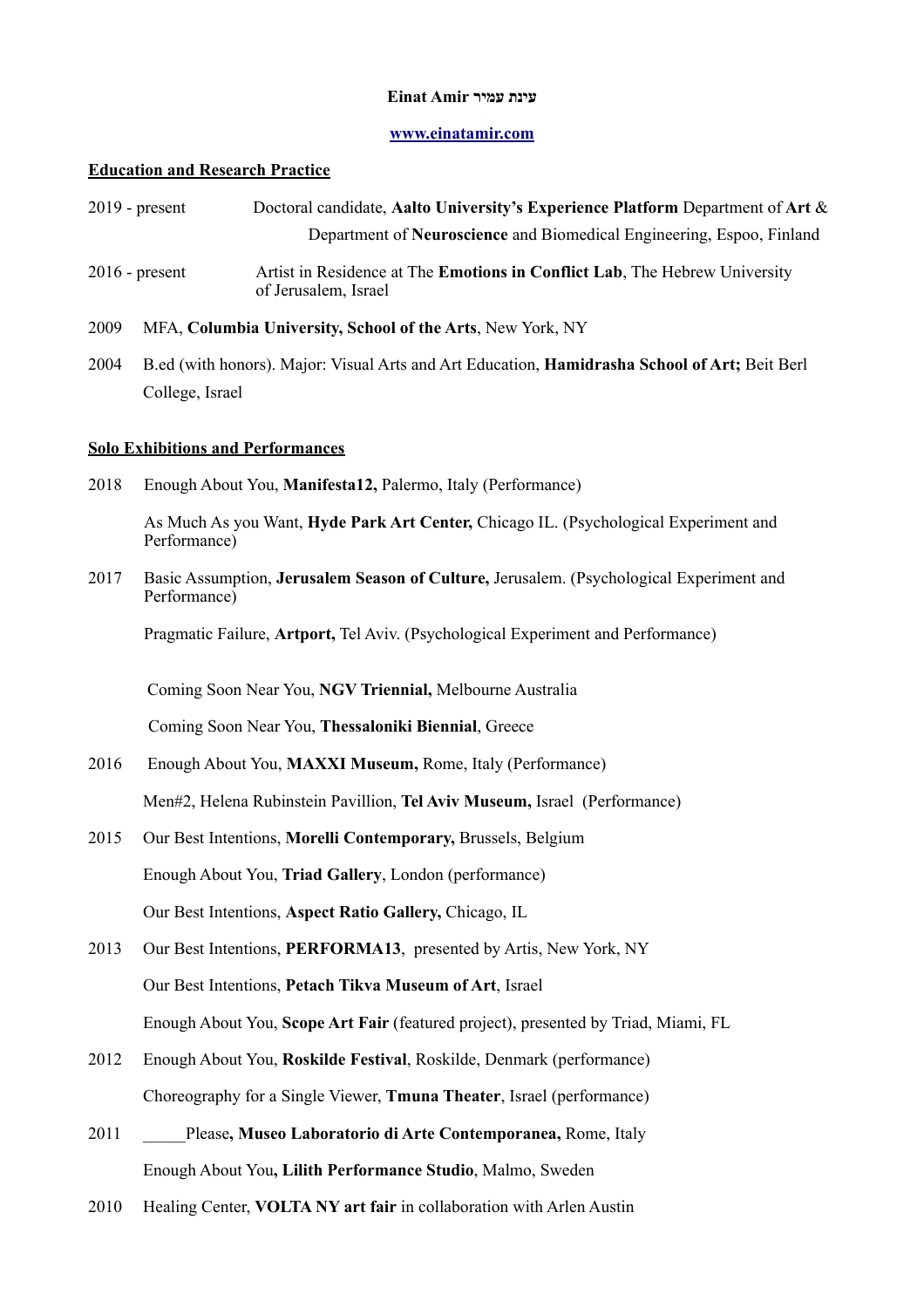- 2009 Men, **MOMA PS1** New York, NY. (performance) Ideal Viewer (Phase One, Phase Two), **PERFORMA09**, New York, NY(performance) Ideal Viewer, **Rosenfeld Gallery**, Israel
- 2007 Acknowledgment, **Rosenfeld Gallery**, Israel
- 2005 Disgraceful Retreat under Pressure, **Herzliya Museum of Contemporary Art**, Israel Killing Me Softly, **Haifa Museum of Art**, Israel I'm Every Woman, **Kibbutz Be'eri Gallery**, Israel

### **Selected Group Exhibitions**

- 2019 Back to Artport, **Artport Gallery**, Tel Aviv, Israel
- 2019 ZUMU, Hazor Haglilit, Israel
- 2018 -19 I to Eye, **The Israel Museum**, Jerusalem, Israel
- 2018 Close Follow-Up, **Givon Art Forum**, Tel Aviv, Israel.
- 2016 Art School, **The Helena Rubinstein Pavilion for Contemporary Art, Tel Aviv Museum,** Israel

2013 Artists Film International, **Whitechapel Gallery**, London, UK. Traveling: **Istanbul Modern**, Turkey; **Ballroom Marfa**, TX, USA; **NBK-Neuer Berliner Kunstverein**, Berlin, Germany; **Belgrade Cultural Centre**, Serbia; **CCA Afghanistan**, Kabul; **Cinemathèque de Tanger**, Morocco; **City Gallery Wellington**, NZ; **Fundacion PRÒA**, Buenos Aires, Argentina; **GAMeC**, Bergamo, Italy; **KINOKINO Centre for Art and Film**, Norway; **New Media Centre**, Haifa; **Para/Site Art Space**, Hong Kong; **Project 88**, Mumbai; **Hanoi DocLab,** Thailand.

Non Finito, **Artport Gallery**, Tel Aviv

Yes Minister, **Spaceship Gallery**, Tel Aviv

2012 ACTS – Festival for Performative Art, **Museum of Contemporary Art in Roskilde,** Denmark

This & There, **Fondation D'entreprise Ricard**, Paris, France

I Just Want to be Loved, **EX3 Gallery**, Florence, Italy

2011 No Sense of Place, **Bergen Kunsthall**, Norway

I Just Want to be Loved, **MAGA Museo Arte**, Italy

Le Rayon Vert, **Palais De Tokyo**, Paris, France

Performance Festival 2011, **Lilith Performance studio**, Malmo, Sweden

The lost Art of Travelers, **Dallas Contemporary Art Center**,Texas

Gatekeepers, **Haifa Museum of Art**, Israel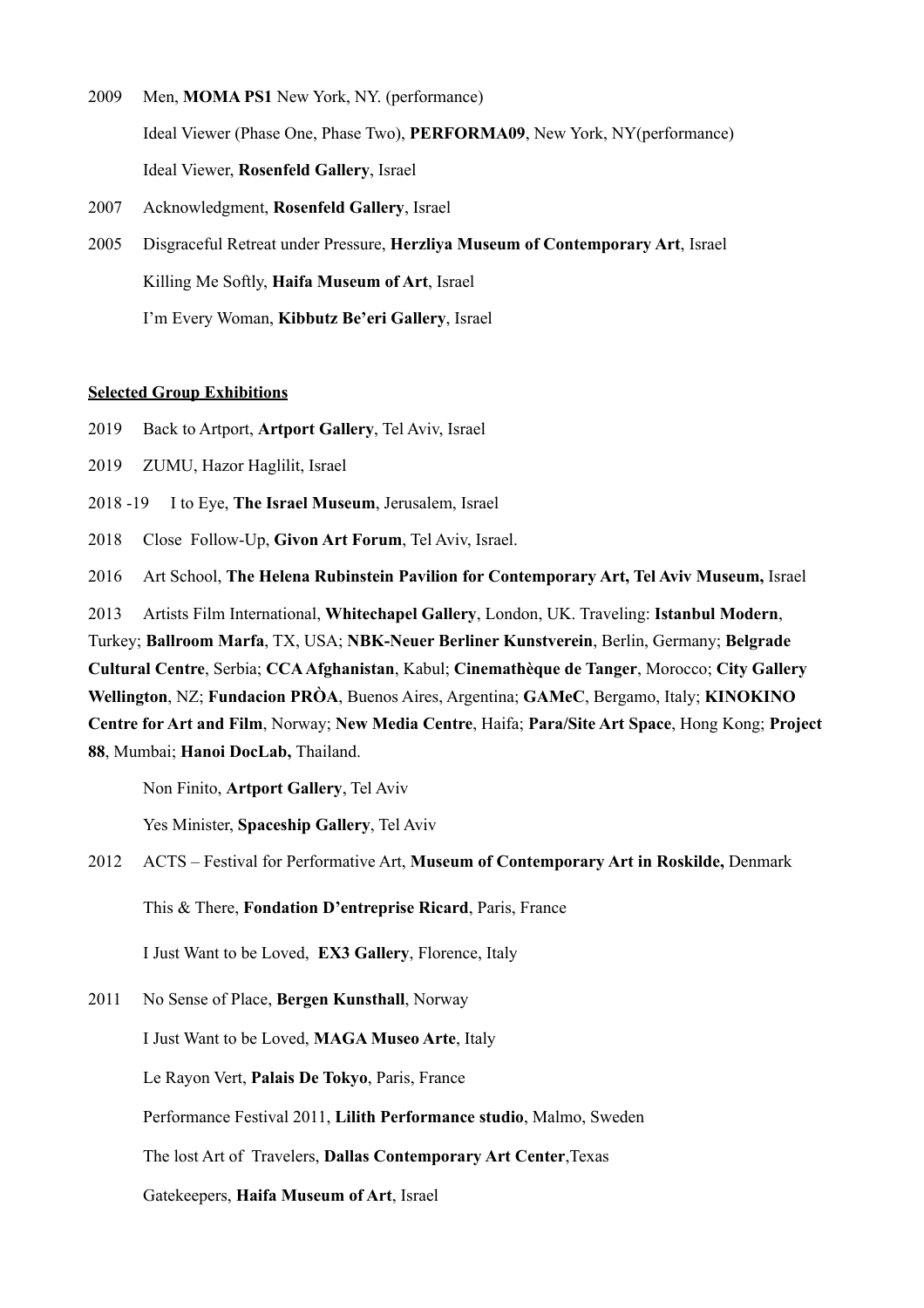Index Of /, **Palais De Tokyo**, Paris, France

 To Name A Day, **Terminal Convention art festival**, Cork, Ireland Signals, **Bet Yam Museum**,Bet Yam, Israel

- 2010 Art in Odd Places Festival, **The Theater Lab**, New York, NY The Absolutely Other,**The Kitchen**. New York, NY The Calm Before the Storm, **Winzavod Art Center**,Moscow
- 2009 Remember to Remember, **VOLTA Basel** art fair, Basel Columbia UniversityVisual Arts Thesis Exhibition, **Fisher Landau Art Center**, New York, NY The Practice of Joy Before Death, **Scaramouche Gallery**, New York, NY
- 2008 2009 A New Way of Seeing , **Syker Vorwerk Center for Contemporary Art,** Bremen, Germany Ratti Foundation 2008 Program for Visual Arts, **CareOf Gallery**,Milan, Italy
- 2008 Good Kids, **Rosenfeld Gallery**, Tel Aviv, Israel
- 2007 This is not Israeli Art, **Tmuna Theater**, Tel Aviv, Israel
- 2006 The Archive; **Digital Art Center**, Hulon, Israel Presence of Unknowing, **Jerusalem Artits' House,** Jerusalem, Israel
- 2005 Gaza as Love, **Minshar Gallery**, Tel Aviv, Israel
- 2004 You Don't Look Hungry, **Limbus Gallery**, Tel Aviv, Israel

#### **Residencies, Awards , Scholarships**

- 2018 **Iaspis**, Stockholm, Sweden (residency)
- 2018 **ArtNest** Residency, Ystad, Sweden (residency)
- 2018 **CEC ArtsLink** Independent Projects award
- 2017 2019 **Collaborative Research Grant**, IDC Herzeliya, Bezalel Academy of Art, Jerusalem
- 2016 **Lighton International** Artists Exchange Award **Bemis Art Center**, Omaha, NE (residency) **The Fountainhead**, Miami, FL (residency)
- 2014 **Hyde Park Art Center**, Chicago, IL (residency)
- 2013 **Artis** Grant Recipient
- 2012 2013 **Artport,** Tel Aviv, Israel (residency)